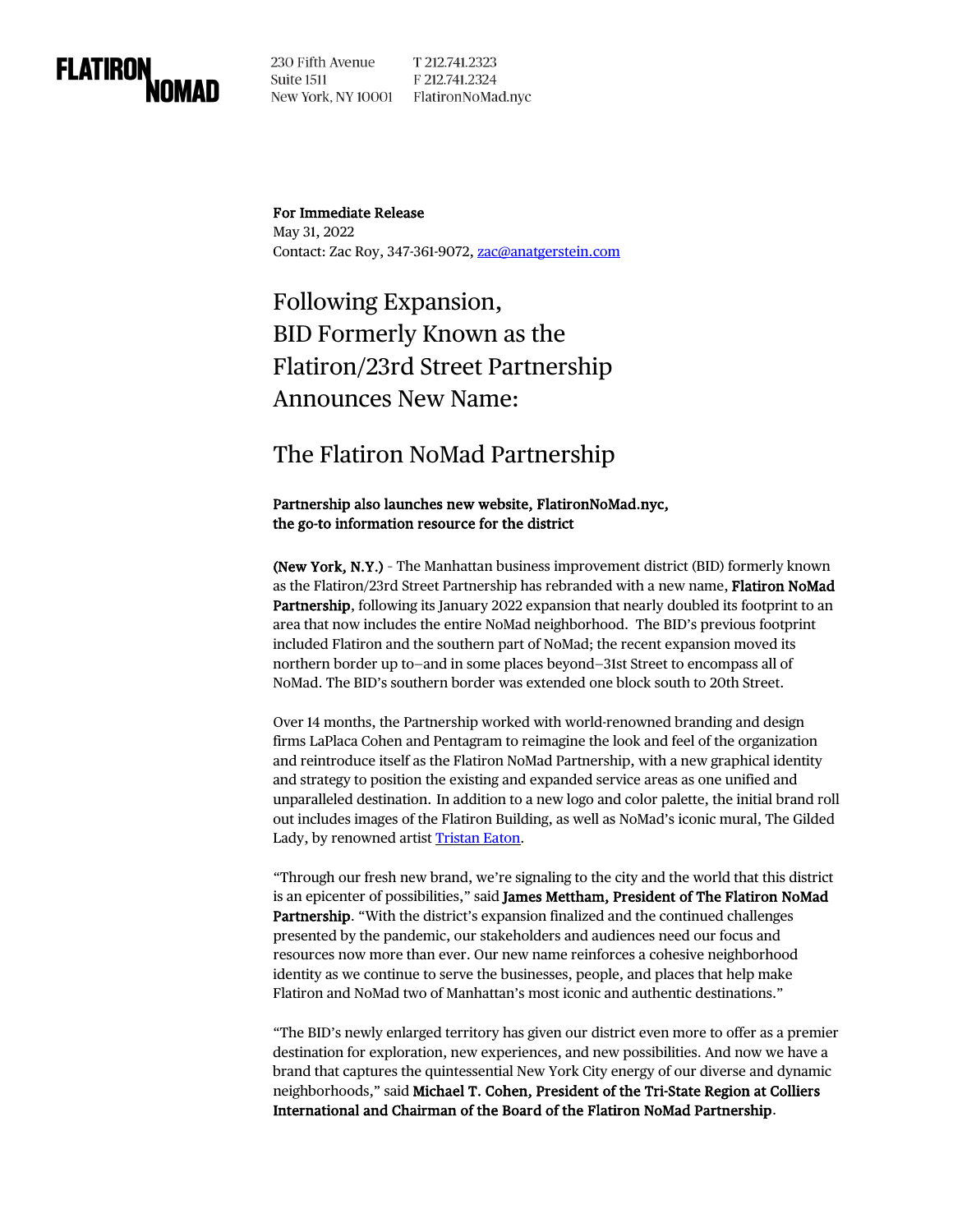230 Fifth Avenue Suite 1511 New York, NY 10001 Flatiron NoMad.nyc

T 212.741.2323 F 212.741.2324

The Partnership also unveiled a new website – FlatironNoMad.nyc – developed by Kudos Design Collaboratory, that went live on May 31, 2022 as the go-to information resource for Flatiron and NoMad. The site features news about businesses, people, and places in the district; an interactive district guide; a redesigned Business Support Portal that allows business owners and managers to submit deals and events to be showcased on the site; data and reports, including quarterly economic and real estate snapshots; information on how to book the Flatiron Public Plaza for events and activations; and other sought after neighborhood info.

The BID's expansion was approved by the New York City Council in 2021, and in January 2022 the Partnership rolled out its supplemental sanitation and safety services, homeless outreach, public space management and beautification, marketing, and business support to its new blocks.

The expansion added approximately 1,500 businesses to the BID, bringing the total number within its boundaries to more than 6,000. The newly added areas also include more than 20 existing or under-construction hotels; a diverse array of retail and dining; a plethora of cultural destinations and historic sites; a growing residential community; and the dynamic Sixth Avenue mixed-use corridor.

Amid the COVID pandemic, the district continues to show signs of economic resiliency and recovery. Flatiron saw New York City's largest office lease of Q1 2022 with IBM's investment in One Madison. Commercial office leasing volumes doubled in the first three months of 2022 compared with the previous quarter, and 30 new ground-floor retail leases were signed, with the majority in the food and beverage category. Meanwhile, foot traffic in the Flatiron Public Plazas has rebounded to 83% of pre-pandemic levels.

In April 2022, the Partnership reinstalled the NoMad Piazza Pop Up pedestrian plaza on the Broadway roadbed between 25th and 27th Streets, after a successful pilot in the fall of 2021—the latest in a series of public realm projects that have helped transform Broadway into a more pedestrian-focused corridor through Flatiron and NoMad. Additionally, since May 2020 the Partnership has managed the City's Open Streets program in Flatiron and NoMad, opening the roadbed on stretches of Broadway, 20th Street, 22nd Street, and 28th Street to pedestrians and cyclists.

The New York City Department of Small Business Services oversees the city's BID program. A BID is a nonprofit organization made up of property owners and commercial tenants who are dedicated to promoting economic development and improving an area's quality of life. New York City 78 BIDs—the largest BID program in the country—serve nearly 300 miles of commercial corridors and invest more than \$162 million into local economies in the former of supplemental services.

## About the Flatiron NoMad Partnership

The Flatiron NoMad Partnership, formed in 2006, is a nonprofit organization and business improvement district that serves the businesses, people, and places that help make Flatiron and NoMad two of Manhattan's most iconic and authentic destinations. Home to a range of retailers and employers, cultural and educational institutions, and a